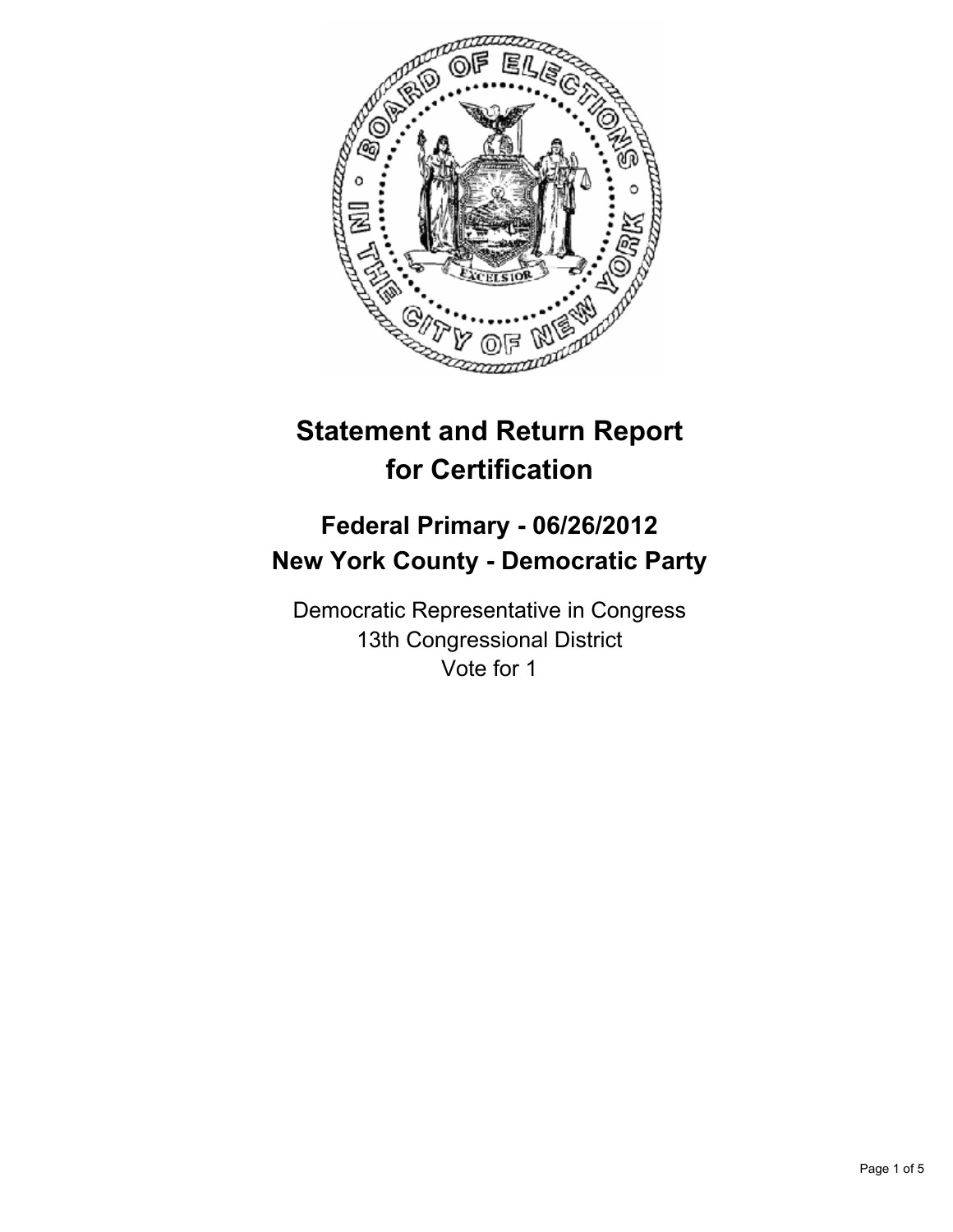

### **Assembly District 68**

| <b>PUBLIC COUNTER</b>                                    | 5,875          |
|----------------------------------------------------------|----------------|
| <b>EMERGENCY</b>                                         | 0              |
| ABSENTEE/MILITARY                                        | 113            |
| <b>FEDERAL</b>                                           | $\overline{7}$ |
| SPECIAL PRESIDENTIAL                                     | 0              |
| <b>AFFIDAVIT</b>                                         | 147            |
| <b>Total Ballots</b>                                     | 6,142          |
| Less - Inapplicable Federal/Special Presidential Ballots | 0              |
| <b>Total Applicable Ballots</b>                          | 6,142          |
| <b>JOYCE S JOHNSON</b>                                   | 201            |
| <b>CRAIG SCHLEY</b>                                      | 112            |
| <b>CHARLES B RANGEL</b>                                  | 3,880          |
| CLYDE EDWARD WILLIAMS JR.                                | 749            |
| <b>ADRIANO ESPAILLAT</b>                                 | 1,137          |
| CHARLES BARON (WRITE-IN)                                 | 1              |
| ELAINE HAMILTON-CUNNINGHAM (WRITE-IN)                    | 1              |
| MICKEY MOUSE (WRITE-IN)                                  | 1              |
| NELLIE BAILY (WRITE-IN)                                  | 1              |
| UNATTRIBUTABLE WRITE-IN (WRITE-IN)                       | 10             |
| <b>Total Votes</b>                                       | 6,093          |
| Unrecorded                                               | 49             |

### **Assembly District 69**

| PUBLIC COUNTER                                           | 3,091 |
|----------------------------------------------------------|-------|
| <b>EMERGENCY</b>                                         | 0     |
| ABSENTEE/MILITARY                                        | 49    |
| <b>FEDERAL</b>                                           | 26    |
| <b>SPECIAL PRESIDENTIAL</b>                              | 0     |
| <b>AFFIDAVIT</b>                                         | 62    |
| <b>Total Ballots</b>                                     | 3,228 |
| Less - Inapplicable Federal/Special Presidential Ballots | 0     |
| <b>Total Applicable Ballots</b>                          | 3,228 |
| <b>JOYCE S JOHNSON</b>                                   | 129   |
| <b>CRAIG SCHLEY</b>                                      | 54    |
| <b>CHARLES B RANGEL</b>                                  | 1,686 |
| CLYDE EDWARD WILLIAMS JR.                                | 515   |
| <b>ADRIANO ESPAILLAT</b>                                 | 821   |
| <b>GEORGE MARTINEZ (WRITE-IN)</b>                        | 1     |
| UNATTRIBUTABLE WRITE-IN (WRITE-IN)                       | 8     |
| <b>Total Votes</b>                                       | 3,214 |
| Unrecorded                                               | 14    |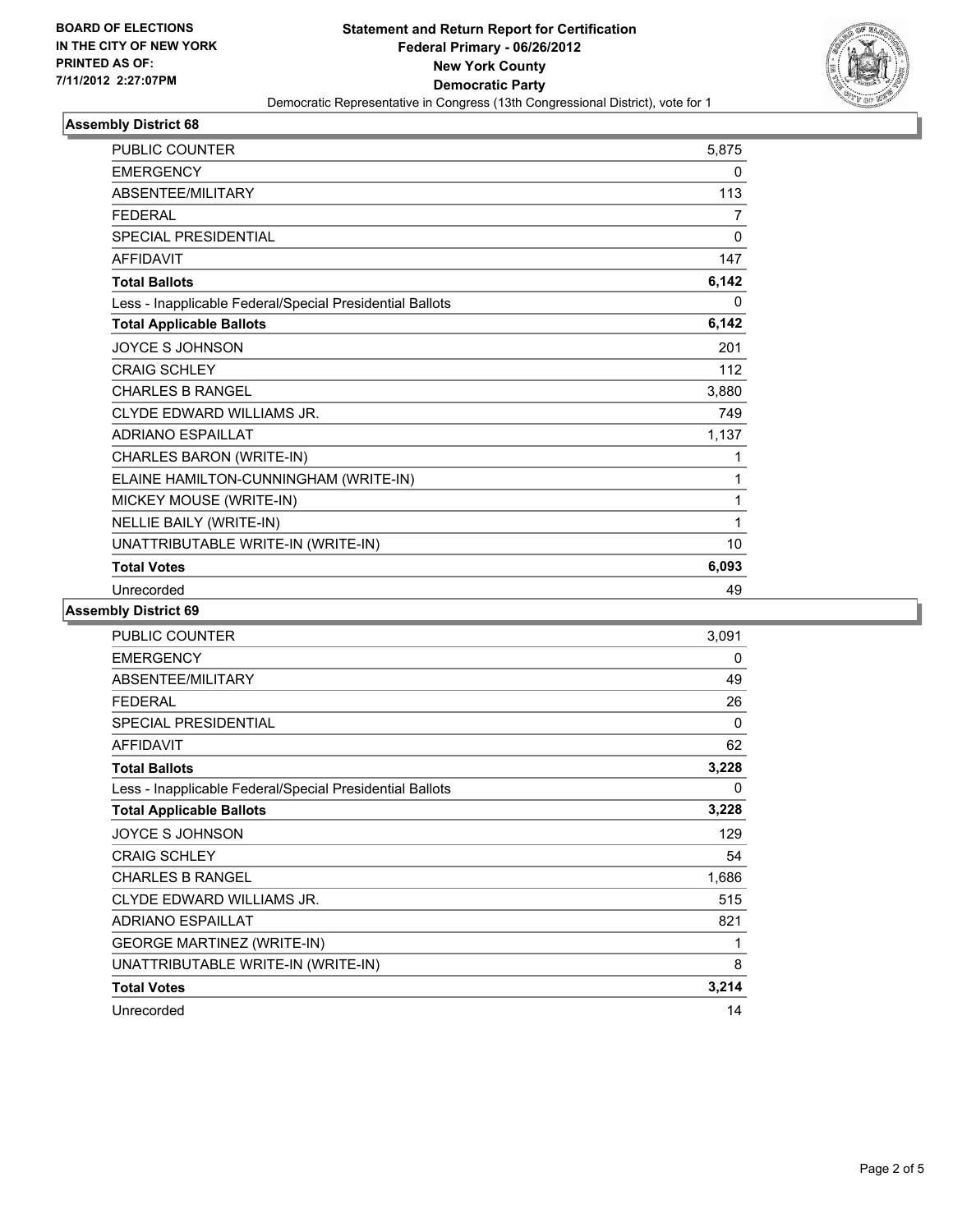

### **Assembly District 70**

| <b>PUBLIC COUNTER</b>                                    | 9,357 |
|----------------------------------------------------------|-------|
| <b>EMERGENCY</b>                                         | 0     |
| ABSENTEE/MILITARY                                        | 193   |
| <b>FEDERAL</b>                                           | 25    |
| <b>SPECIAL PRESIDENTIAL</b>                              | 0     |
| <b>AFFIDAVIT</b>                                         | 298   |
| <b>Total Ballots</b>                                     | 9,873 |
| Less - Inapplicable Federal/Special Presidential Ballots | 0     |
| <b>Total Applicable Ballots</b>                          | 9,873 |
| JOYCE S JOHNSON                                          | 262   |
| <b>CRAIG SCHLEY</b>                                      | 230   |
| <b>CHARLES B RANGEL</b>                                  | 5,858 |
| CLYDE EDWARD WILLIAMS JR.                                | 1,429 |
| <b>ADRIANO ESPAILLAT</b>                                 | 2,008 |
| LEONORA MORAN (WRITE-IN)                                 | 1     |
| UNATTRIBUTABLE WRITE-IN (WRITE-IN)                       | 13    |
| <b>Total Votes</b>                                       | 9,801 |
| Unrecorded                                               | 72    |

#### **Assembly District 71**

| <b>PUBLIC COUNTER</b>                                    | 9,411 |
|----------------------------------------------------------|-------|
| <b>EMERGENCY</b>                                         | 0     |
| ABSENTEE/MILITARY                                        | 133   |
| <b>FEDERAL</b>                                           | 60    |
| <b>SPECIAL PRESIDENTIAL</b>                              | 0     |
| <b>AFFIDAVIT</b>                                         | 250   |
| <b>Total Ballots</b>                                     | 9,854 |
| Less - Inapplicable Federal/Special Presidential Ballots | 0     |
| <b>Total Applicable Ballots</b>                          | 9,854 |
| JOYCE S JOHNSON                                          | 192   |
| <b>CRAIG SCHLEY</b>                                      | 102   |
| <b>CHARLES B RANGEL</b>                                  | 3,934 |
| CLYDE EDWARD WILLIAMS JR.                                | 982   |
| <b>ADRIANO ESPAILLAT</b>                                 | 4,554 |
| ABOKARREM SHABAZZ (WRITE-IN)                             | 1     |
| FAY DELLHEIM (WRITE-IN)                                  | 1     |
| <b>JONATHAN TASINI (WRITE-IN)</b>                        | 1     |
| SCOTT STRINGER (WRITE-IN)                                | 1     |
| UNATTRIBUTABLE WRITE-IN (WRITE-IN)                       | 18    |
| WINDY LONG (WRITE-IN)                                    | 1     |
| YOSEF MENACHEM FRIEDMAN (WRITE-IN)                       | 1     |
| <b>Total Votes</b>                                       | 9,788 |
| Unrecorded                                               | 66    |
|                                                          |       |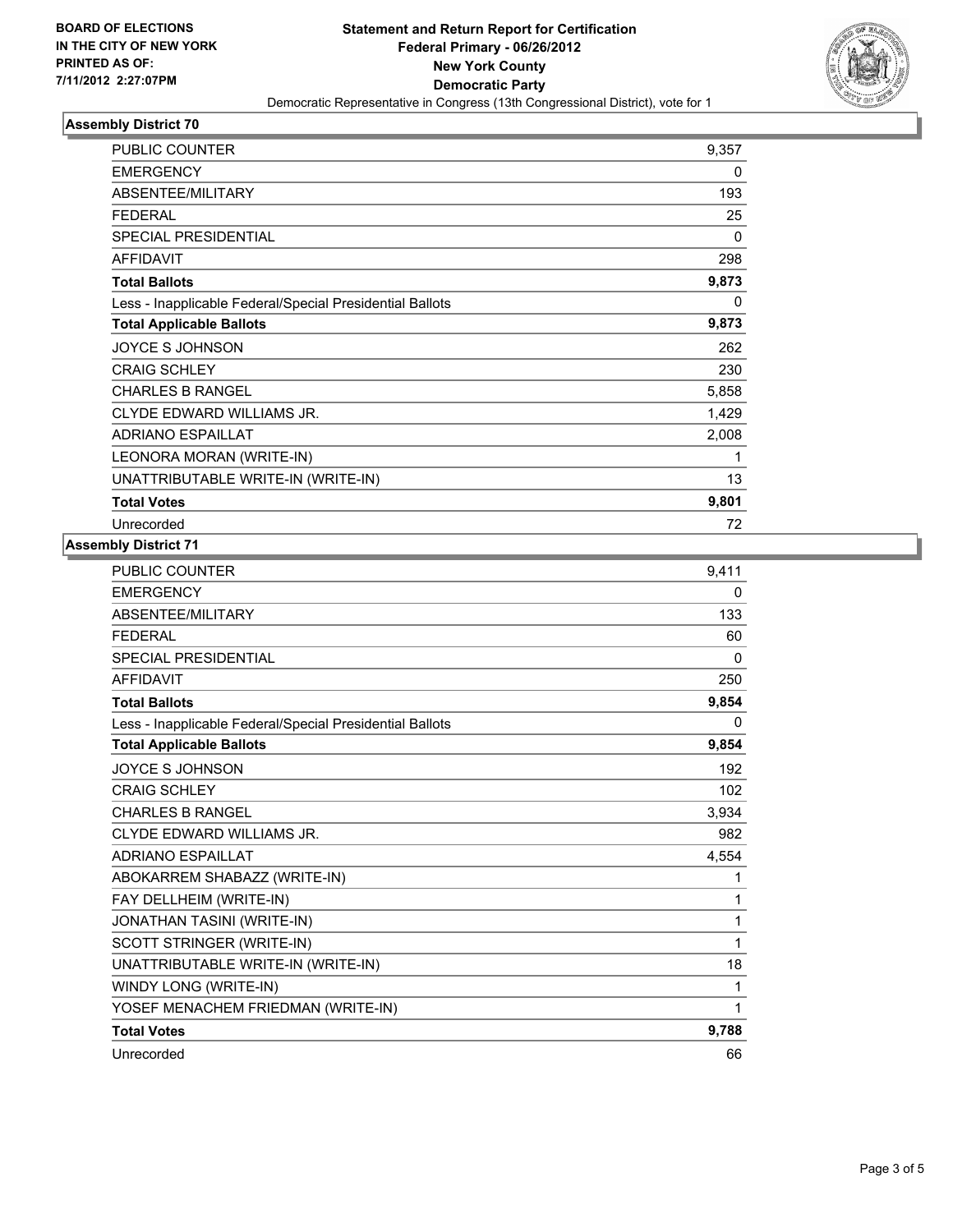

### **Assembly District 72**

| <b>PUBLIC COUNTER</b>                                    | 8,709        |
|----------------------------------------------------------|--------------|
| <b>EMERGENCY</b>                                         | 0            |
| ABSENTEE/MILITARY                                        | 59           |
| <b>FEDERAL</b>                                           | 40           |
| <b>SPECIAL PRESIDENTIAL</b>                              | $\mathbf{0}$ |
| <b>AFFIDAVIT</b>                                         | 283          |
| <b>Total Ballots</b>                                     | 9,091        |
| Less - Inapplicable Federal/Special Presidential Ballots | 0            |
| <b>Total Applicable Ballots</b>                          | 9,091        |
| <b>JOYCE S JOHNSON</b>                                   | 65           |
| <b>CRAIG SCHLEY</b>                                      | 34           |
| <b>CHARLES B RANGEL</b>                                  | 1,531        |
| CLYDE EDWARD WILLIAMS JR.                                | 286          |
| <b>ADRIANO ESPAILLAT</b>                                 | 7,050        |
| FOSDTHYN JROBOVEO (WRITE-IN)                             | 1            |
| JOHN ERVIN ROGERS (WRITE-IN)                             | 1            |
| UNATTRIBUTABLE WRITE-IN (WRITE-IN)                       | 19           |
| <b>Total Votes</b>                                       | 8,987        |
| Unrecorded                                               | 104          |